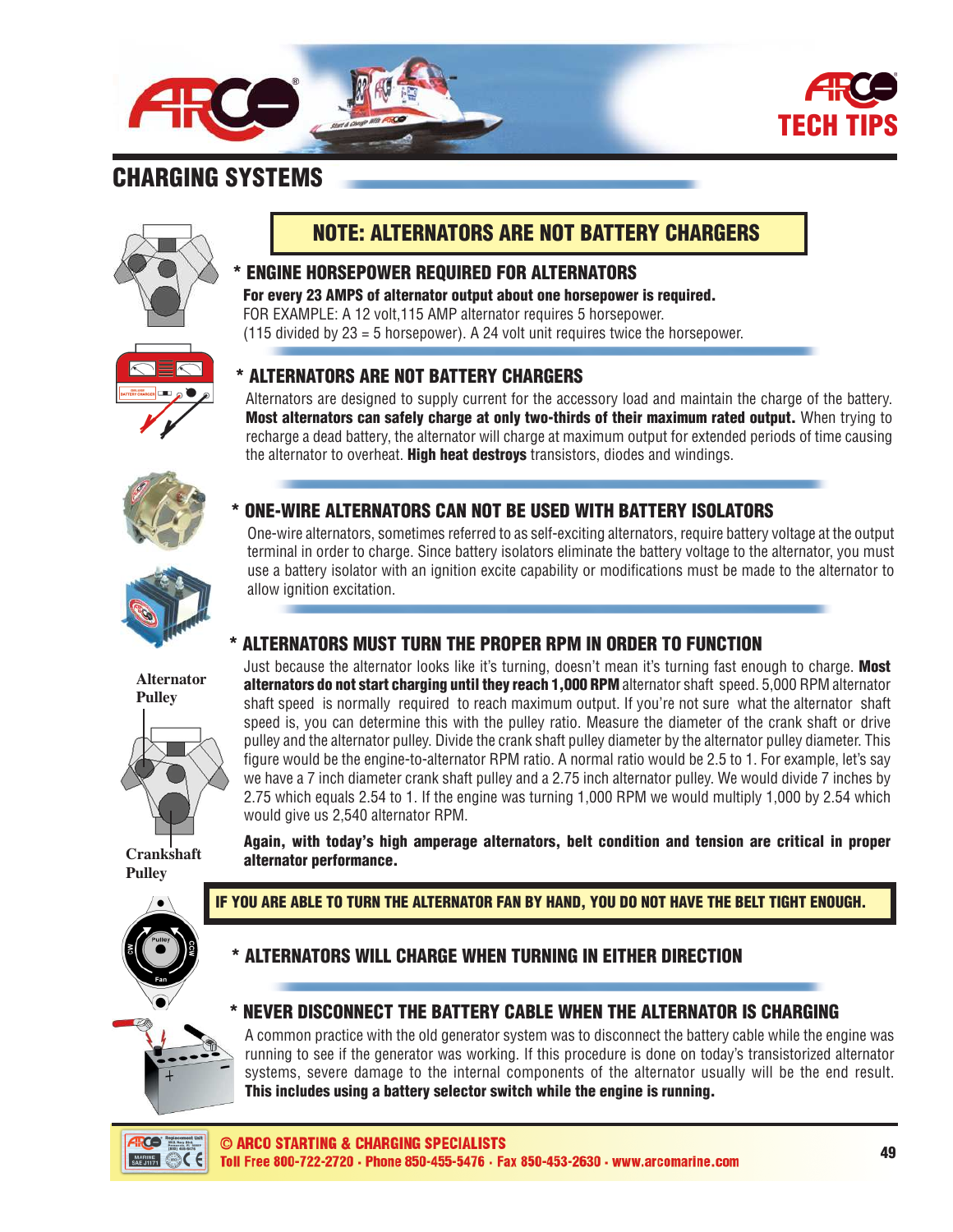

## ALTERNATORS APPROVED FOR MARINE USE

Alternators that are being installed on inboard gasoline engines must be certified to meet Coast Guard requirements for ignition protection. In order for the alternator to be certified, it must pass the testing procedure, Marine SAE J1171, laid-out by the Society of Automotive Engineers (SAE).

Brushes inside the alternator cause some sparking when the alternator is charging. This is normal for any alternator. When the alternator is exposed to a flammable atmosphere, such as an enclosed engine compartment on an inboard gasoline application with a fuel leak, the sparking from the brushes in the alternator may cause an explosion.

The Marine SAE J1171 testing procedure is as follows: A sparking device, similar to a spark plug, is installed in the brush area of the alternator. Another device is also installed in the brush area of the alternator to supply a specified mixture of propane gas and oxygen. The alternator is then placed in an explosion proof test chamber. The chamber and the alternator are then filled with the explosive gas mixture. A high-voltage coil supplies current to the sparking device in the brush area of the alternator, causing an explosion. An explosion must not occur in the test chamber while this test is being performed. This step is repeated nine times. Finally, a spark is supplied inside the test chamber causing an explosion to ensure that the explosive mixture was present during the testing operations.